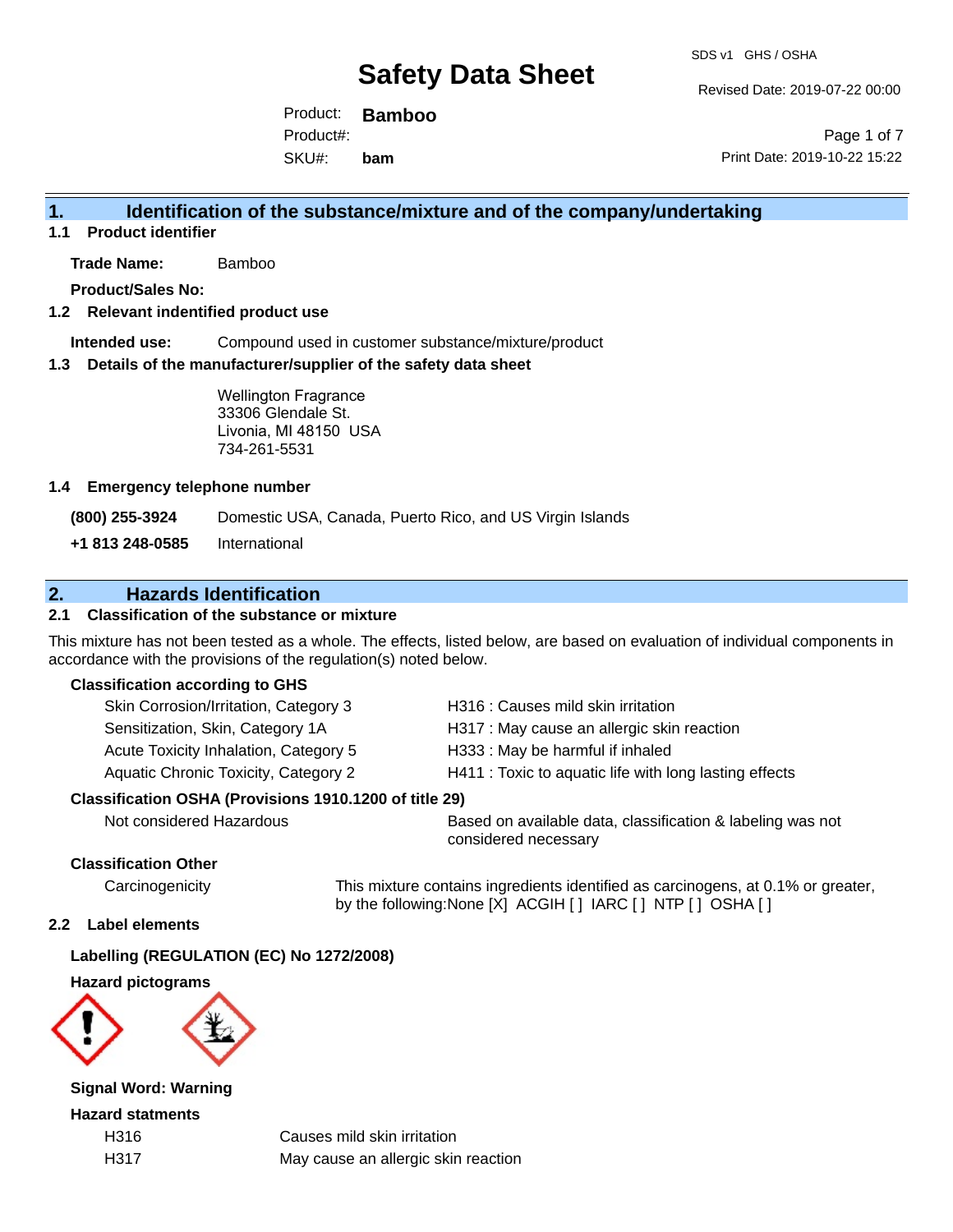SDS v1 GHS / OSHA

 $0:00$ 

|                                 |                         | $\cdots$ - $\mathbf{y}$                                                 | Revised Date: 2019-07-22 00:00 |
|---------------------------------|-------------------------|-------------------------------------------------------------------------|--------------------------------|
|                                 | Product:                | <b>Bamboo</b>                                                           |                                |
|                                 | Product#:               |                                                                         | Page 2 of 7                    |
|                                 | SKU#:                   | bam                                                                     | Print Date: 2019-10-22 15:22   |
| H333                            |                         | May be harmful if inhaled                                               |                                |
| H411                            |                         | Toxic to aquatic life with long lasting effects                         |                                |
| <b>Precautionary Statements</b> |                         |                                                                         |                                |
| <b>Prevention:</b>              |                         |                                                                         |                                |
| P272                            |                         | Contaminated work clothing should not be allowed out of the workplace   |                                |
| P <sub>273</sub>                |                         | Avoid release to the environment                                        |                                |
| <b>Response:</b>                |                         |                                                                         |                                |
| $P302 + P352$                   |                         | IF ON SKIN: Wash with soap and water                                    |                                |
| $P304 + P312$                   |                         | IF INHALED: Call a POISON CENTER or doctor/physician if you feel unwell |                                |
| P333 + P313                     |                         | If skin irritation or a rash occurs: Get medical advice/attention       |                                |
| P363                            |                         | Wash contaminated clothing before reuse                                 |                                |
| P391                            | <b>Collect Spillage</b> |                                                                         |                                |
| <b>Other Hazards</b><br>2.3     |                         |                                                                         |                                |

## **no data available**

## **3. Composition/Information on Ingredients**

### **3.1 Mixtures**

This product is a complex mixture of ingredients, which contains among others the following substance(s), presenting a health or environmental hazard within the meaning of the UN Globally Harmonized System of Classification and Labeling of Chemicals (GHS):

| CAS#<br>Ingredient                           | EC#                                         | Conc.<br>Range | <b>GHS Classification</b>          |
|----------------------------------------------|---------------------------------------------|----------------|------------------------------------|
| <b>84-66-2</b> 201-550-6                     |                                             | 70 - 80 %      | H316; H402                         |
| Diethyl phthalate                            |                                             |                |                                    |
| 101-86-0                                     | 202-983-3                                   | $2 - 5 \%$     | H303; H316; H317; H400; H411       |
|                                              | Hexyl cinnamaldehyde                        |                |                                    |
| 1222-05-5                                    | 214-946-9                                   | $2 - 5%$       | H316; H400; H410                   |
|                                              | Hexamethylindanopyran                       |                |                                    |
| 120-51-4 204-402-9                           |                                             | $2 - 5%$       | H302; H313; H400; H411             |
| <b>Benzyl Benzoate</b>                       |                                             |                |                                    |
| 115-95-7                                     | 204-116-4                                   | $1 - 2 \%$     | H227; H315; H317; H320; H402       |
| <b>Linalyl Acetate</b>                       |                                             |                |                                    |
|                                              | <b>65113-99-7</b> 265-453-0                 | 1 - 2 %        | H316; H319; H401; H411             |
|                                              | Pentamethylcyclopent-3-ene-butanol          |                |                                    |
| 78-70-6                                      | 201-134-4                                   | $1 - 2%$       | H227; H303; H315; H317; H319; H402 |
| Linalool                                     |                                             |                |                                    |
|                                              |                                             |                | H303; H317; H361; H401; H411       |
|                                              | a-Methyl-1,3-benzodioxole-5-propionaldehyde |                |                                    |
| 6259-76-3                                    | 228-408-6                                   | $0.1 - 1.0 \%$ | H315; H317; H319; H400; H410       |
| Hexyl salicylate                             |                                             |                |                                    |
| 31906-04-4                                   | 250-863-4 0.1 - 1.0 %                       |                | H317; H402                         |
| Hydroxyisohexyl 3-cyclohexene carboxaldehyde |                                             |                |                                    |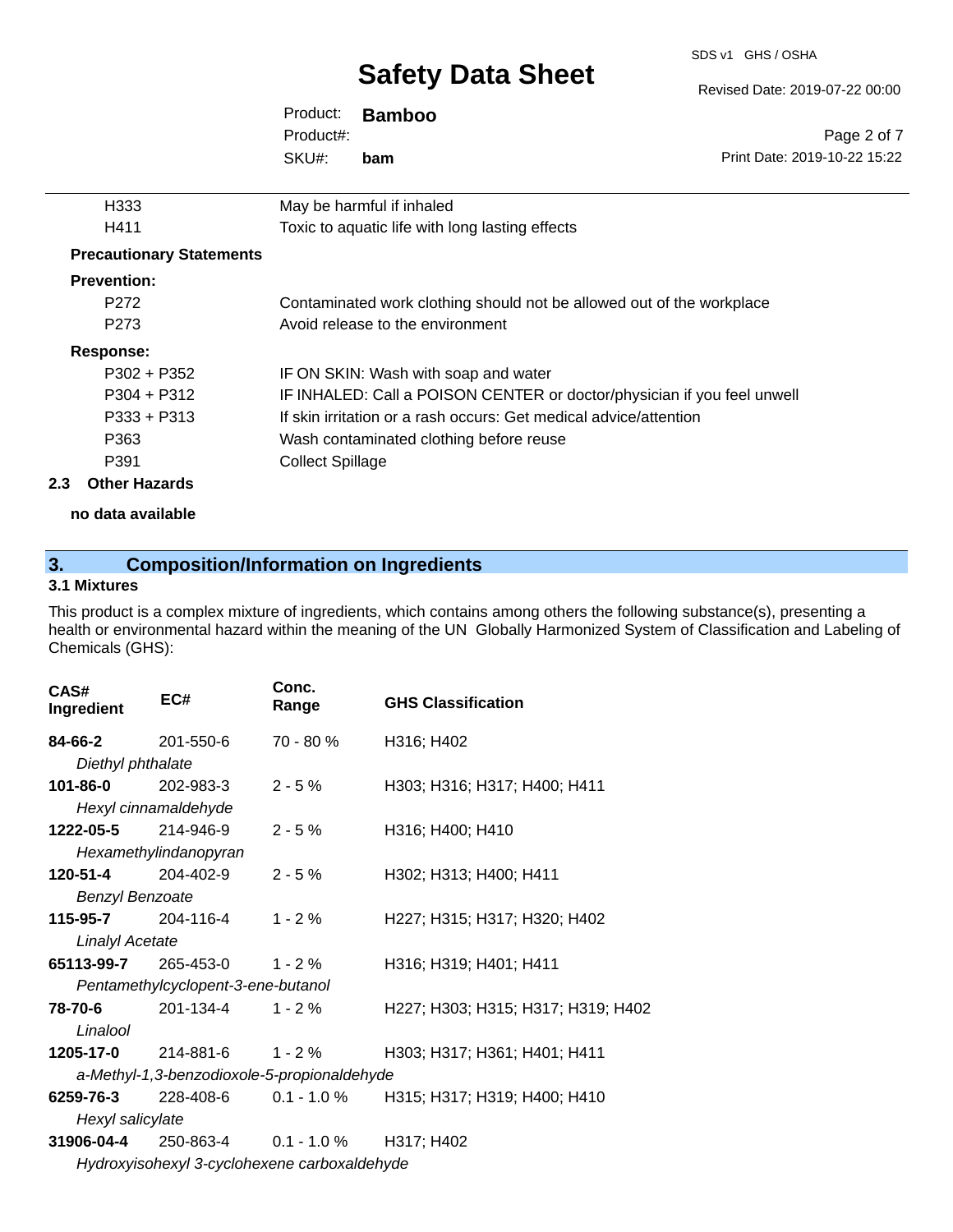SDS v1 GHS / OSHA

Revised Date: 2019-07-22 00:00

Product: **Bamboo** Product#:

SKU#: **bam**

| Page 3 of 7                  |
|------------------------------|
| Print Date: 2019-10-22 15:22 |

| CAS#<br>Ingredient                                                                          | EC#                                             | Conc.<br>Range | <b>GHS Classification</b>                   |
|---------------------------------------------------------------------------------------------|-------------------------------------------------|----------------|---------------------------------------------|
| $80 - 54 - 6$                                                                               | 201-289-8<br><b>Butylphenyl Methylpropional</b> | $0.1 - 1.0 \%$ | H227; H302; H315; H317; H361; H401;<br>H412 |
| 105-87-3                                                                                    | 203-341-5                                       | $0.1 - 1.0 \%$ | H315; H317; H401; H412                      |
| Geranyl Acetate                                                                             |                                                 |                |                                             |
| See Section 16 for full text of GHS classification codes                                    |                                                 |                |                                             |
| See Section 16 for full text of GHS classification codes which where not shown in section 2 |                                                 |                |                                             |

Total Hydrocarbon Content  $(\% w/w) = 0.00$ 

| 4.<br><b>First Aid Measures</b>                                                   |                                                                                                               |
|-----------------------------------------------------------------------------------|---------------------------------------------------------------------------------------------------------------|
| <b>Description of first aid measures</b><br>4.1                                   |                                                                                                               |
| Inhalation:                                                                       | Remove from exposure site to fresh air and keep at rest.<br>Obtain medical advice.                            |
| <b>Eye Exposure:</b>                                                              | Flush immediately with water for at least 15 minutes.<br>Contact physician if symptoms persist.               |
| <b>Skin Exposure:</b>                                                             | Remove contaminated clothes. Wash thoroughly with water (and soap).<br>Contact physician if symptoms persist. |
| Ingestion:                                                                        | Rinse mouth with water and obtain medical advice.                                                             |
| 4.2 Most important symptoms and effects, both acute and delayed                   |                                                                                                               |
| <b>Symptoms:</b>                                                                  | no data available                                                                                             |
| Risks:                                                                            | Refer to Section 2.2 "Hazard Statements"                                                                      |
| Indication of any immediate medical attention and special treatment needed<br>4.3 |                                                                                                               |
| Treatment:                                                                        | Refer to Section 2.2 "Response"                                                                               |
| 5.<br><b>Fire-Fighting measures</b>                                               |                                                                                                               |
| <b>Extinguishing media</b><br>5.1                                                 |                                                                                                               |
| Suitable:                                                                         | Carbon dioxide (CO2), Dry chemical, Foam                                                                      |
| Unsuitable                                                                        | Do not use a direct water jet on burning material                                                             |
| 5.2 Special hazards arising from the substance or mixture                         |                                                                                                               |
| During fire fighting:<br>5.3 Advice for firefighters                              | Water may be ineffective                                                                                      |
| <b>Further information:</b>                                                       | Standard procedure for chemical fires                                                                         |

# **6. Calcidental Release Measures**<br>**6.1** Personal precautions, protective equipm

#### **6.1 Personal precautions, protective equipment and emergency procedures**

Avoid inhalation and contact with skin and eyes. A self-contained breathing apparatus is recommended in case of a major spill.

#### **6.2 Environmental precautions**

Keep away from drains, soil, and surface and groundwater.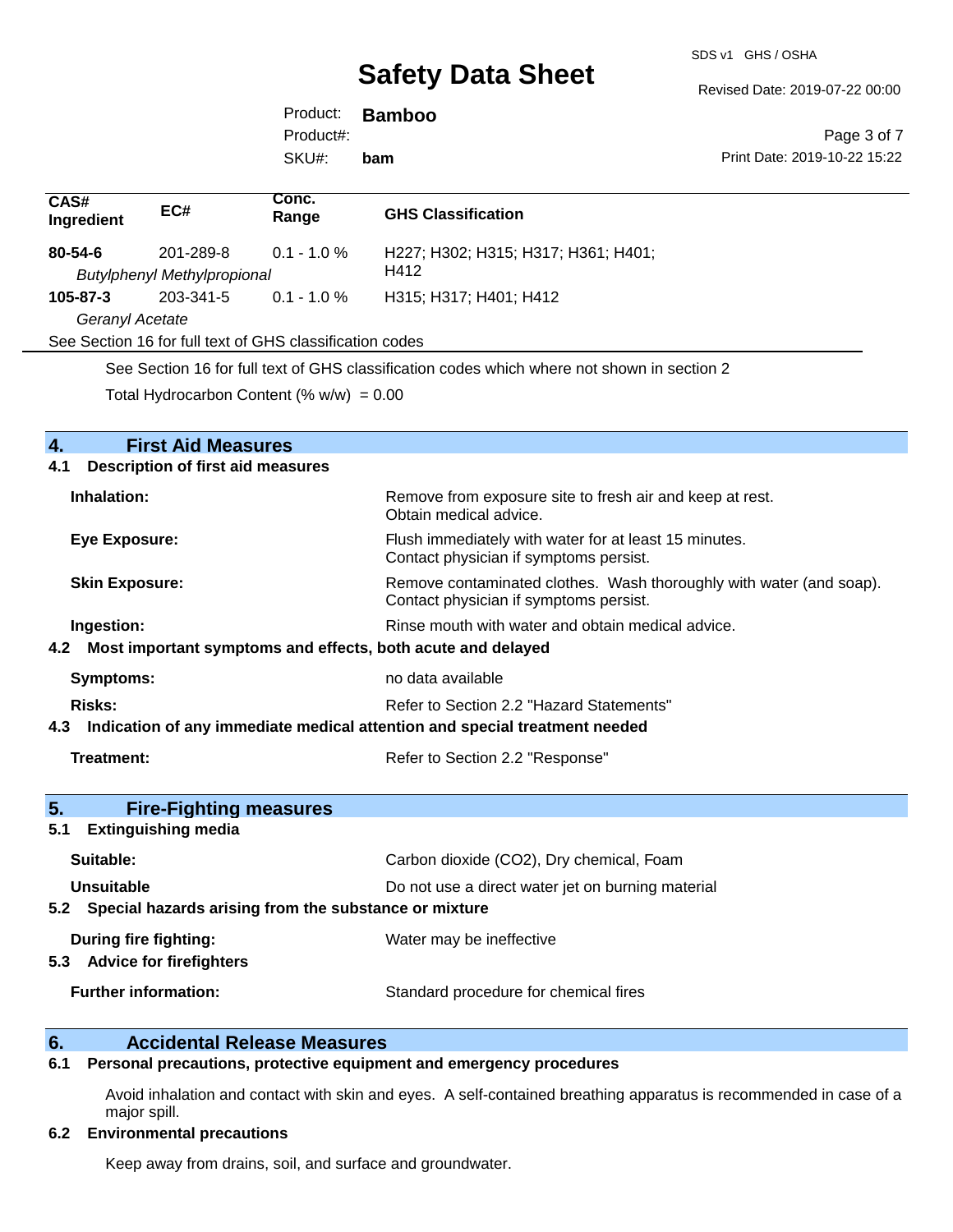Revised Date: 2019-07-22 00:00

Product: **Bamboo** SKU#: Product#: **bam**

Page 4 of 7 Print Date: 2019-10-22 15:22

#### **6.3 Methods and materials for containment and cleaning up**

Clean up spillage promptly. Remove ignition sources. Provide adequate ventilation. Avoid excessive inhalation of vapors. Gross spillages should be contained by use of sand or inert powder and disposed of according to the local regulations.

#### **6.4 Reference to other sections**

Not Applicable

### **7. Handling and Storage**

#### **7.1 Precautions for safe handling**

Apply according to good manufacturing and industrial hygiene practices with proper ventilation. Do not drink, eat or smoke while handling. Respect good personal hygiene.

#### **7.2 Conditions for safe storage, including any incompatibilities**

Store in a cool, dry and ventilated area away from heat sources and protected from light in tightly closed original container. Avoid uncoated metal container. Keep air contact to a minimum.

#### **7.3 Specific end uses**

No information available

### **8. Exposure Controls/Personal Protection**

#### **8.1 Control parameters**

| <b>Exposure Limits:</b> |                              |                                                       |              |       |      |                                                  |  |
|-------------------------|------------------------------|-------------------------------------------------------|--------------|-------|------|--------------------------------------------------|--|
| Component               |                              |                                                       | <b>ACGIH</b> | ACGIH | OSHA | <b>OSHA</b><br>TWA ppm STEL ppm TWA ppm STEL ppm |  |
| 84-66-2                 | Diethyl phthalate            |                                                       | 5            |       |      |                                                  |  |
|                         | <b>Engineering Controls:</b> | Use local exhaust as needed.                          |              |       |      |                                                  |  |
|                         |                              | 8.2 Exposure controls - Personal protective equipment |              |       |      |                                                  |  |

**Eye protection:** Tightly sealed goggles, face shield, or safety glasses with brow guards and side shields, etc. as may be appropriate for the exposure **Respiratory protection:** Avoid excessive inhalation of concentrated vapors. Apply local ventilation where appropriate.

**Skin protection:** Avoid Skin contact. Use chemically resistant gloves as needed.

### **9. Physical and Chemical Properties**

#### **9.1 Information on basic physical and chemical properties**

| Appearance:                | Liquid                        |
|----------------------------|-------------------------------|
| Odor:                      | Conforms to Standard          |
| Color:                     | Colorless to Yellow Tint (G1) |
| <b>Viscosity:</b>          | Liquid                        |
| <b>Freezing Point:</b>     | Not determined                |
| <b>Boiling Point:</b>      | Not determined                |
| <b>Melting Point:</b>      | Not determined                |
| <b>Flashpoint (CCCFP):</b> | >200 F (93.33 C)              |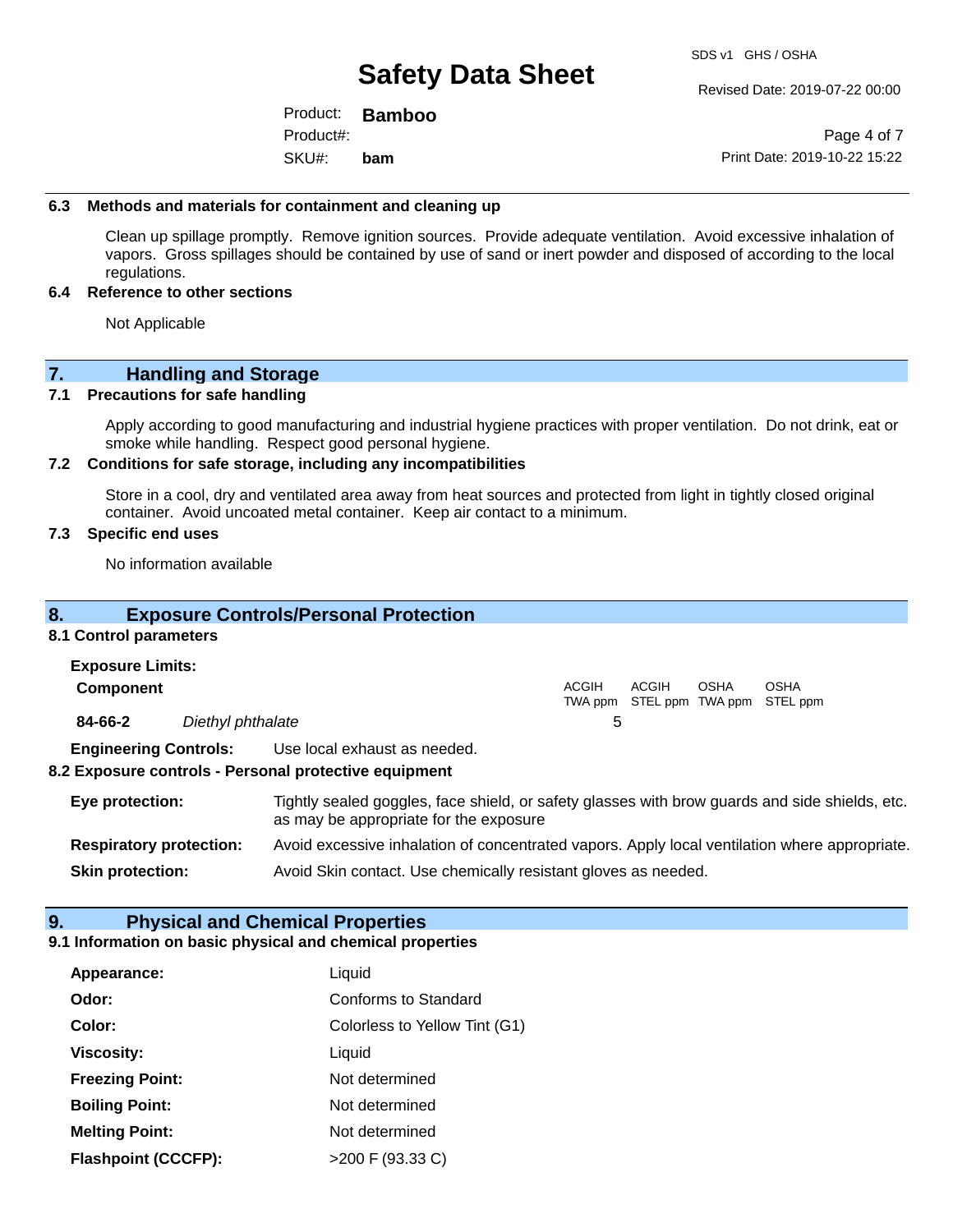Revised Date: 2019-07-22 00:00

Product: **Bamboo** SKU#: Product#: **bam**

Page 5 of 7 Print Date: 2019-10-22 15:22

| <b>Auto flammability:</b>    | Not determined |
|------------------------------|----------------|
| <b>Explosive Properties:</b> | None Expected  |
| <b>Oxidizing properties:</b> | None Expected  |
| Vapor Pressure (mmHg@20 C):  | 0.0124         |
| %VOC:                        | 0.01           |
| Specific Gravity @ 25 C:     | 1.0720         |
| Density @ 25 C:              | 1.0690         |
| Refractive Index @ 20 C:     | 1.5000         |
| Soluble in:                  | Oil            |

## **10. Stability and Reactivity**

| <b>10.1 Reactivity</b>                  | None                                               |
|-----------------------------------------|----------------------------------------------------|
| <b>10.2 Chemical stability</b>          | Stable                                             |
| 10.3 Possibility of hazardous reactions | None known                                         |
| <b>10.4 Conditions to avoid</b>         | None known                                         |
| 10.5 Incompatible materials             | Strong oxidizing agents, strong acids, and alkalis |
| 10.6 Hazardous decomposition products   | None known                                         |

## **11. Toxicological Information**

## **11.1 Toxicological Effects**

Acute Toxicity Estimates (ATEs) based on the individual Ingredient Toxicity Data utilizing the "Additivity Formula"

| Acute toxicity - Oral - (Rat) mg/kg                | Not classified - the classification criteria are not met |
|----------------------------------------------------|----------------------------------------------------------|
| Acute toxicity - Dermal - (Rabbit) mg/kg           | Not classified - the classification criteria are not met |
| Acute toxicity - Inhalation - (Rat) mg/L/4hr       | (LD50: 22.3677) May be harmful if inhaled                |
| <b>Skin corrosion / irritation</b>                 | May be harmful if inhaled                                |
| Serious eye damage / irritation                    | Not classified - the classification criteria are not met |
| <b>Respiratory sensitization</b>                   | Not classified - the classification criteria are not met |
| <b>Skin sensitization</b>                          | May cause an allergic skin reaction                      |
| <b>Germ cell mutagenicity</b>                      | Not classified - the classification criteria are not met |
| Carcinogenicity                                    | Not classified - the classification criteria are not met |
| <b>Reproductive toxicity</b>                       | Not classified - the classification criteria are not met |
| Specific target organ toxicity - single exposure   | Not classified - the classification criteria are not met |
| Specific target organ toxicity - repeated exposure | Not classified - the classification criteria are not met |
| <b>Aspiration hazard</b>                           | Not classified - the classification criteria are not met |
|                                                    |                                                          |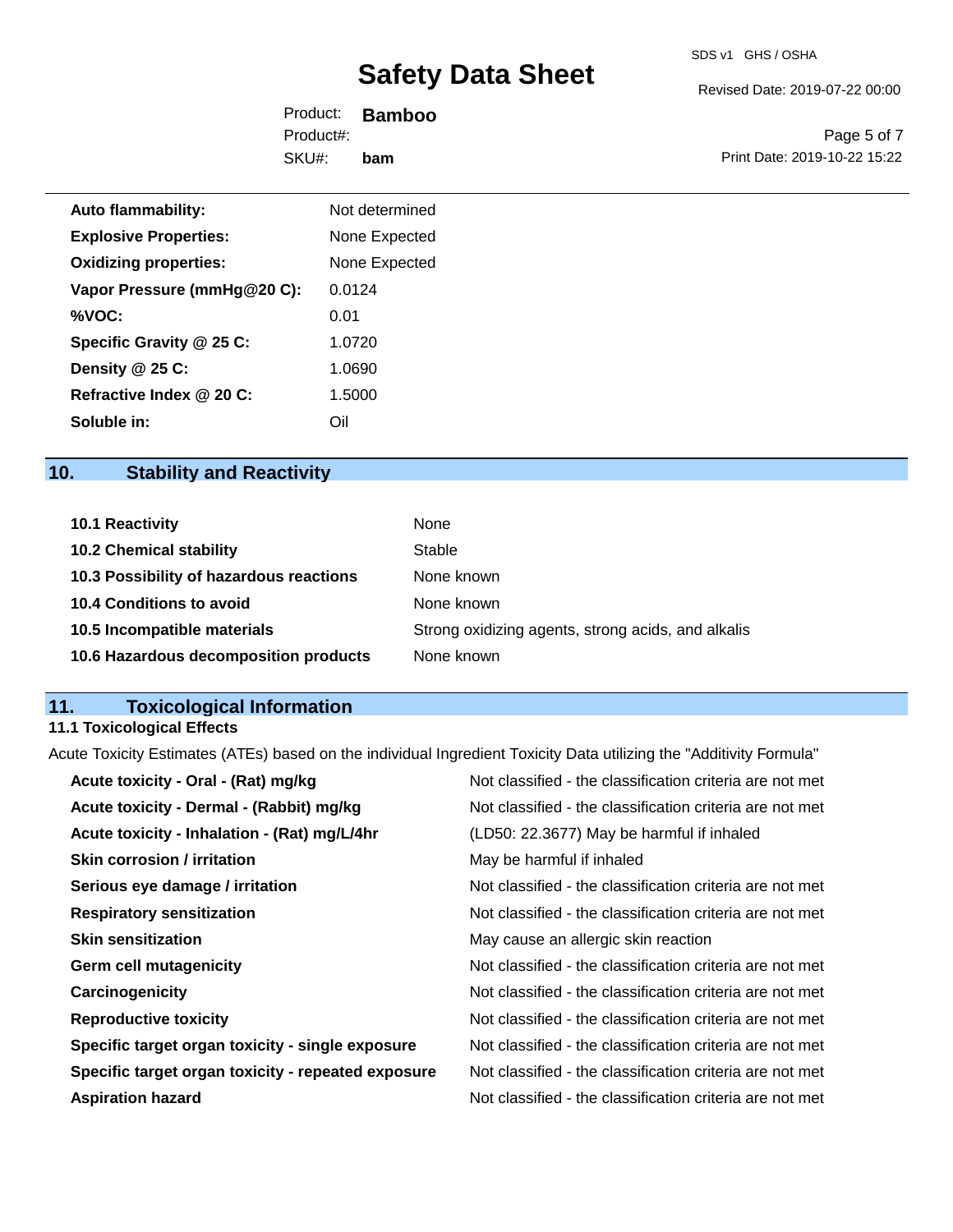SDS v1 GHS / OSHA

Revised Date: 2019-07-22 00:00

Product: **Bamboo** SKU#: Product#: **bam**

Page 6 of 7 Print Date: 2019-10-22 15:22

| 12.<br><b>Ecological Information</b> |                                                          |
|--------------------------------------|----------------------------------------------------------|
| <b>12.1 Toxicity</b>                 |                                                          |
| <b>Acute acquatic toxicity</b>       | Not classified - the classification criteria are not met |
| <b>Chronic acquatic toxicity</b>     | Toxic to aquatic life with long lasting effects          |
| <b>Toxicity Data on soil</b>         | no data available                                        |
| <b>Toxicity on other organisms</b>   | no data available                                        |
| 12.2 Persistence and degradability   | no data available                                        |
| 12.3 Bioaccumulative potential       | no data available                                        |
| 12.4 Mobility in soil                | no data available                                        |
| 12.5 Other adverse effects           | no data available                                        |
|                                      |                                                          |

### **13. Disposal Conditions**

#### **13.1 Waste treatment methods**

Do not allow product to reach sewage systems. Dispose of in accordance with all local and national regulations. Send to a licensed waste management company.The product should not be allowed to enter drains, water courses or the soil. Do not contaminate ponds, waterways or ditches with chemical or used container.

### **14. Transport Information**

| <b>Marine Pollutant</b>                                       | Yes. Ingredient of greatest environmental impact:<br>1222-05-5 : (2 - 5 %) : Hexamethylindanopyran |              |                                     |                 |               |
|---------------------------------------------------------------|----------------------------------------------------------------------------------------------------|--------------|-------------------------------------|-----------------|---------------|
| <b>Regulator</b>                                              |                                                                                                    | <b>Class</b> | <b>Pack Group</b>                   | <b>Sub Risk</b> | UN-nr.        |
| U.S. DOT (Non-Bulk)                                           |                                                                                                    |              | Not Regulated - Not Dangerous Goods |                 |               |
| <b>Chemicals NOI</b>                                          |                                                                                                    |              |                                     |                 |               |
| <b>ADR/RID (International Road/Rail)</b>                      |                                                                                                    |              |                                     |                 |               |
| <b>Environmentally Hazardous</b><br>Substance, Liquid, n.o.s. |                                                                                                    | 9            | Ш                                   |                 | <b>UN3082</b> |
| <b>IATA (Air Cargo)</b>                                       |                                                                                                    |              |                                     |                 |               |
| <b>Environmentally Hazardous</b><br>Substance, Liquid, n.o.s. |                                                                                                    | 9            | Ш                                   |                 | <b>UN3082</b> |
| IMDG (Sea)                                                    |                                                                                                    |              |                                     |                 |               |
| <b>Environmentally Hazardous</b><br>Substance, Liquid, n.o.s. |                                                                                                    | 9            | Ш                                   |                 | UN3082        |

|  | 15. | <b>Regulatory Information</b> |
|--|-----|-------------------------------|
|--|-----|-------------------------------|

#### **U.S. Federal Regulations**

**TSCA (Toxic Substance Control Act)** All components of the substance/mixture are listed or exempt

**40 CFR(EPCRA, SARA, CERCLA and CAA)** This product contains the following components:

84-66-2 201-550-6 70 - 80 % Diethyl phthalate

**U.S. State Regulations**